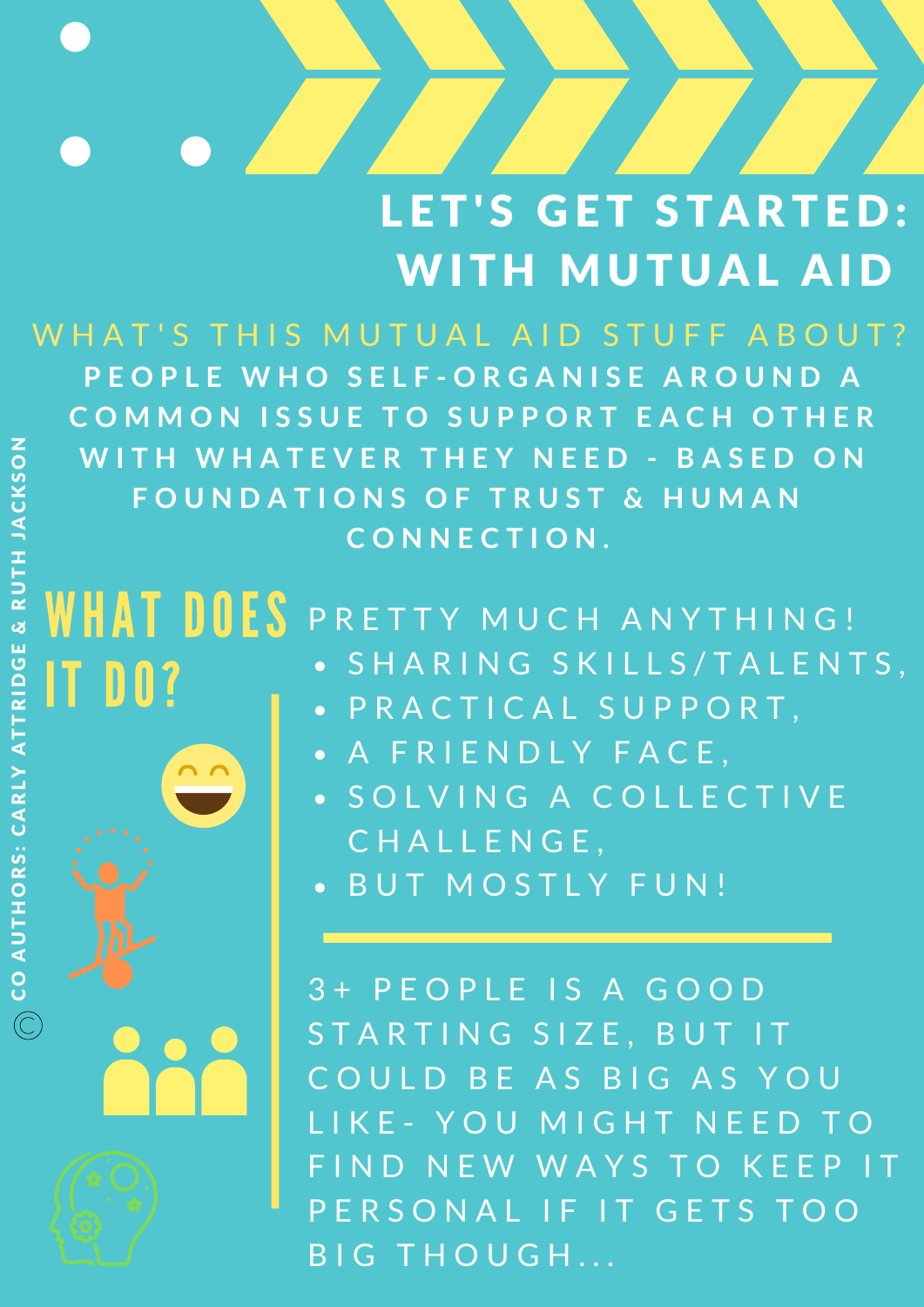#### HOW DO WE DO IT? " GETTING TO KNOW YOU" JUST GO FOR IT

FIND WAYS TO CONNECT WHAT DO YOU NORMALLY USE?

- F A C E B O O K ?  $\bullet$
- W H A T S A P P ?
- NOTES OR POSTCARDS?

IT DOESN'T HAVE TO BE COMPLICATED - KEEP IT SIMPLE, IT'LL BE EASIER TO MANAGE IN THE LONG RUN

THE STRENGTH OF THE GROUP WILL BE THE MEMBERS WHO TAKE OWNERSHIP & DRIVE IT

YOU'LL GET OUT OF IT WHAT YOU PUT INTO IT - PEOPLE WILL DIP IN AND OUT AS AND WHEN THEY CAN/NEED TO AND THAT'S OK

IT DOESN'T HAVE TO LAST F O R E V E R - S O M E T I M E S T H E S E THINGS RUN THEIR COURSE

**FUN** 



**CONNECT** 



**KINDNESS** 

IMAGINATION

SHARE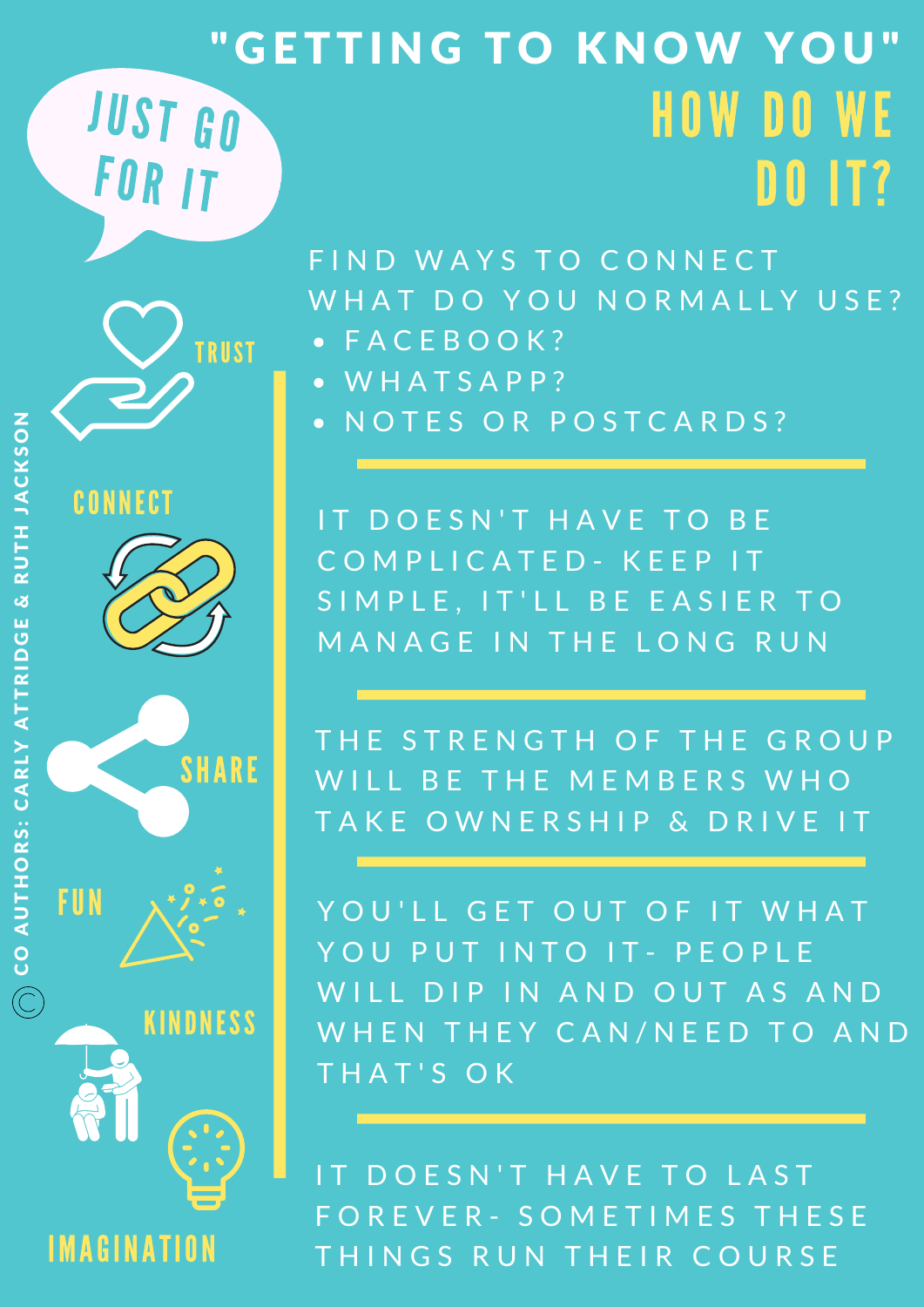ANSWER TO OUR PROBLEMS IS EACH TOP TIPS

HAVE FUN!

 $\blacktriangle$  in the unit  $\blacksquare$ THE ONE TO MAKE F A C E B O O K G R O U P ? W H A T S A P P ? THE FIRST WOVE SOMETIMES YOU HAVE TO BE

#### W E T H I N K 3 + P E O P E O P L E O P E O P E O P E O P E O P E O P E O P E O G O O D S T A R T I N G S I Z E , B U T I T KINDNESS COMES FIRST. . .ALWAYS

#### $V \cdot V$  in a substitution of  $V \cdot V$ YS IMAGINATION...THE WORLD'S YOUR P E R S O N A L I G E T S O B I G E T S O B I G E T S O B I G E T S O B I G E T O G E T H O U G H . **OYSTER**

### THERE'S NO RIGHT OR WRONG- LEARN AS YOU GO

BE AN ENCOURAGER

CO AUTHORS: CARLY ATTRIDGE & RUTH JACKSON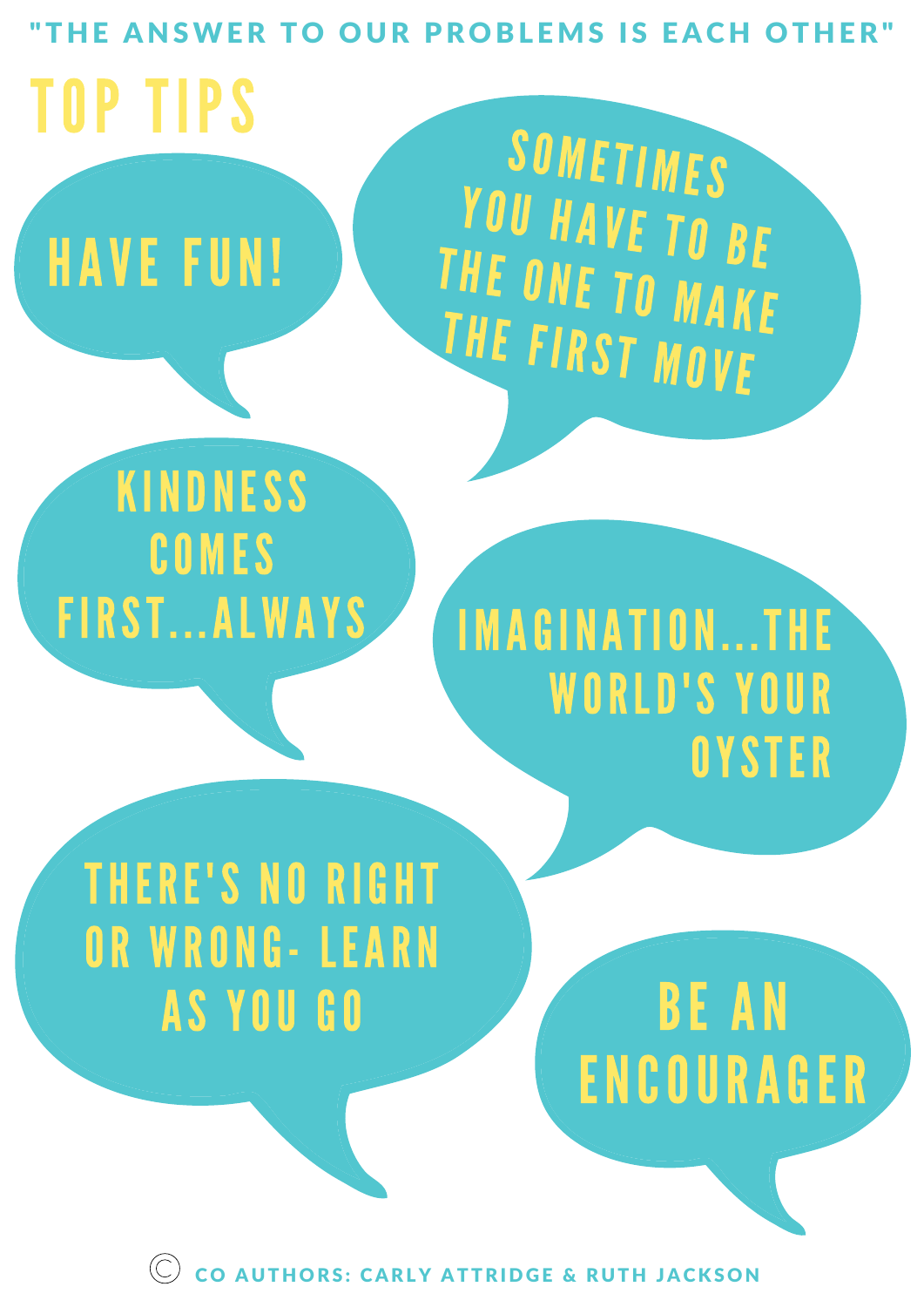### TOP TIPS

# BE MORE HUMAN

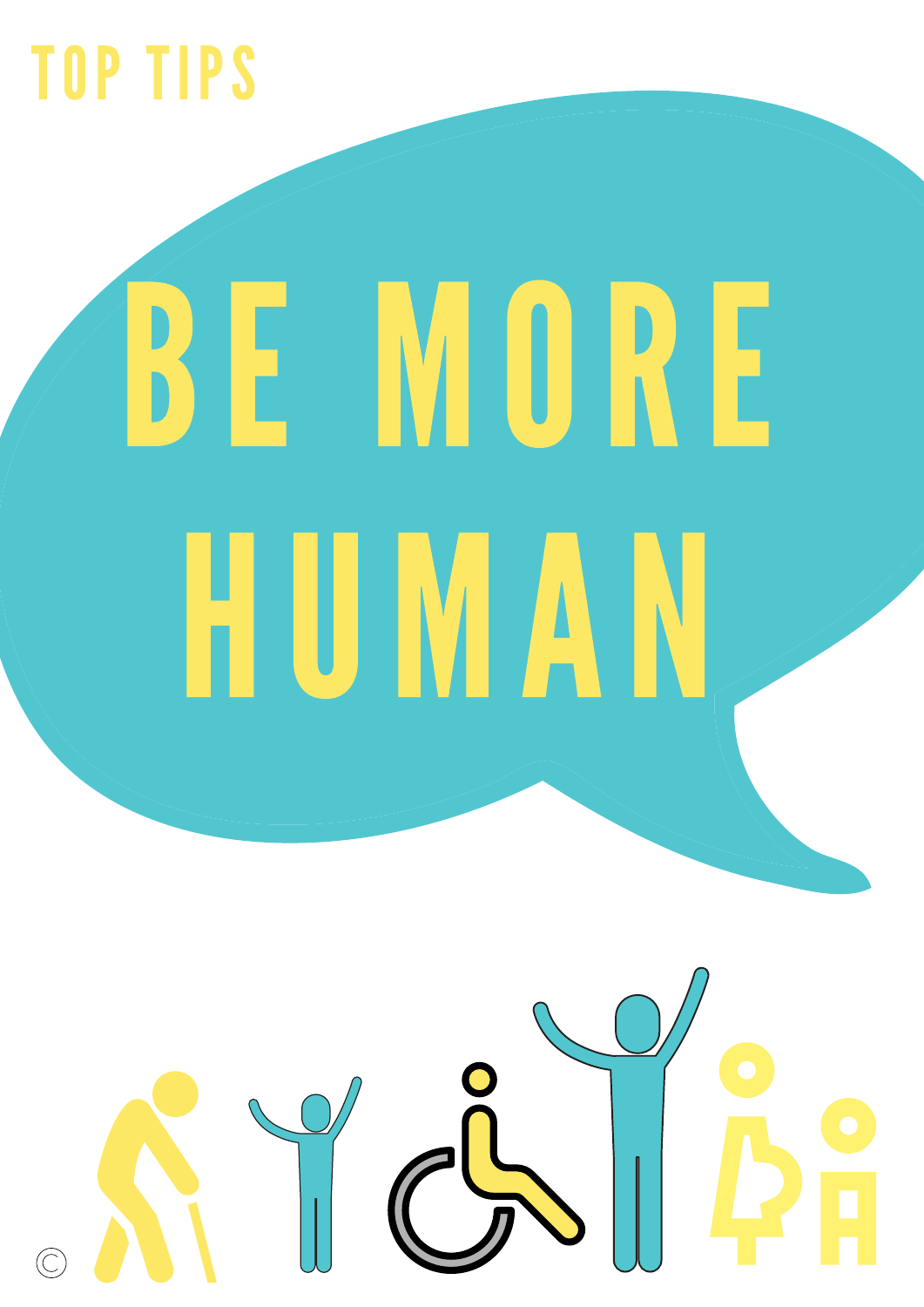# BE AWARE

NOT EVERYONE WILL WANT TO JOIN IN THAT'S FINE. OTHERS DOING THEIR OWN THING - GREAT! OFFER ENCOURAGEMENT AND CRACK ON.

WATCH YOUR URGE TO CONTROL WE CAN ALL BE GUILTY OF THIS LEAVE SPACE FOR EACH OTHER TO DO STUFF AND TAKE UP THE SLACK.

THERE IS NO LEADER - EVERYONE CAN USE THEIR SKILLS & TALENTS- WHEN THEY'RE READY AND IT FITS.

YOU'RE NOT FIXING OR SAVING - IT SHOULD LOOK AND FEEL HUMAN AND MUTUAL.

DON'T WORRY IF IT GETS A BIT MESSY SOMETIMES IT DOESN'T HAVE TO BE NEAT AND TIDY - IF IT WORKS GO FOR IT!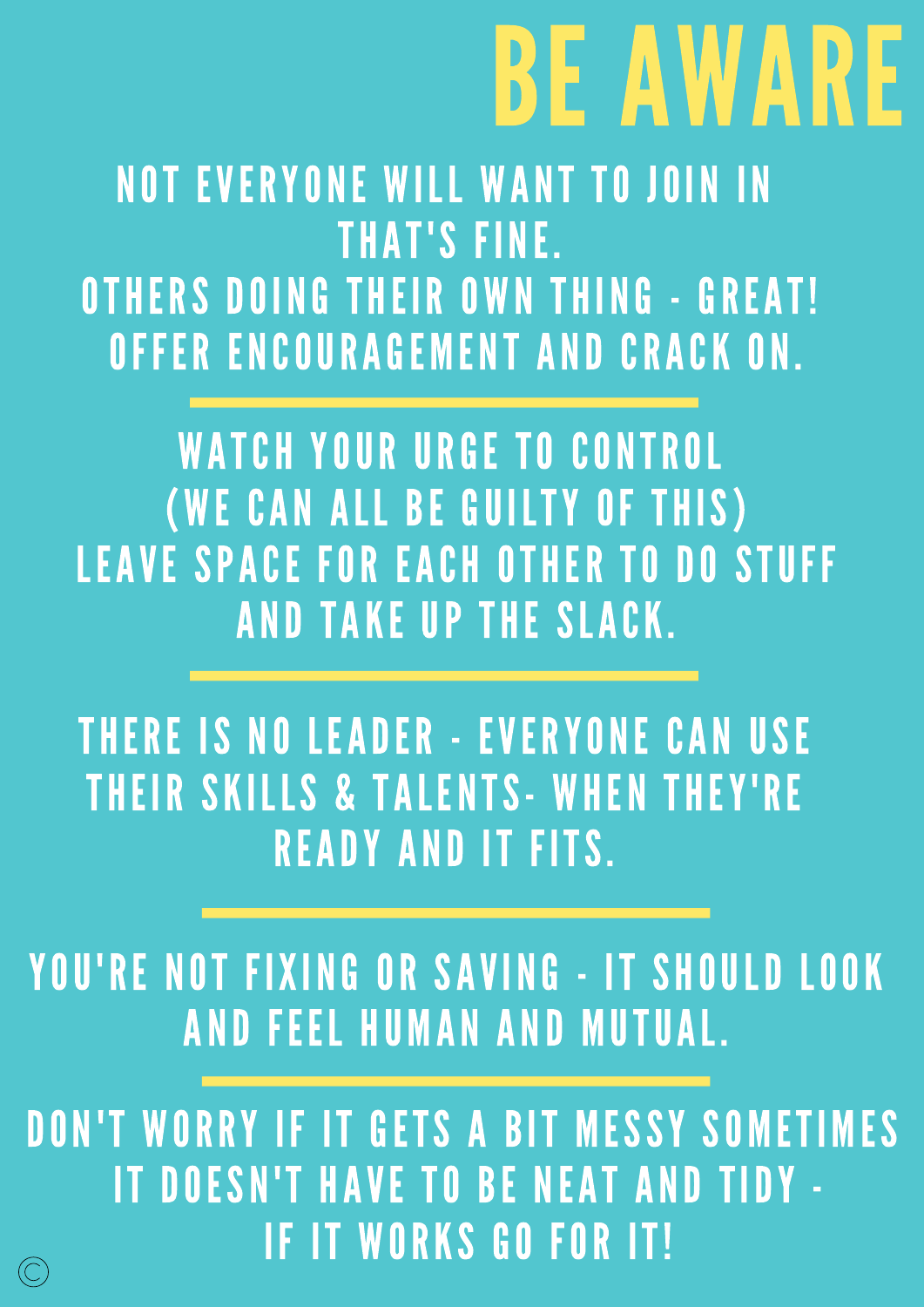### PRINCIPLES

- BE KIND WE DON'T KNOW WHAT'S GOING ON FOR  $\bullet$  . The set of  $\bullet$ PEOPLE E.G. SOME PEOPLE ARE SHY AND IT MAY TAKE THEM SOME TIME TO JOIN YOU
- BE TRANSPARENT WHEN DEALING WITH MONEY, YOUR PLANS AND WITH EACH OTHER
- PRIVACY BE CAREFUL WHERE AND HOW YOU SHARE YOUR INFORMATION, & THINK ABOUT HOW YOU COMMUNICATE AS A GROUP
- MUTUAL MEANS MUTUAL YOU GOTS TO OWN IT **TOGETHER**
- EVERYONE IS WELCOME EVERYONE HAS SOMETHING TO CONTRIBUTE
- NO FAULT, NO BLAME MISTAKES ARE ALL PART OF THE PROCESS. GIVE MORE CHANCES, MORE UNDERSTANDING AND MORE EMPATHY - IT WILL GO A LONG WAY
- HAVE FUN- THIS REALLY IS A FUNDAMENTAL PART!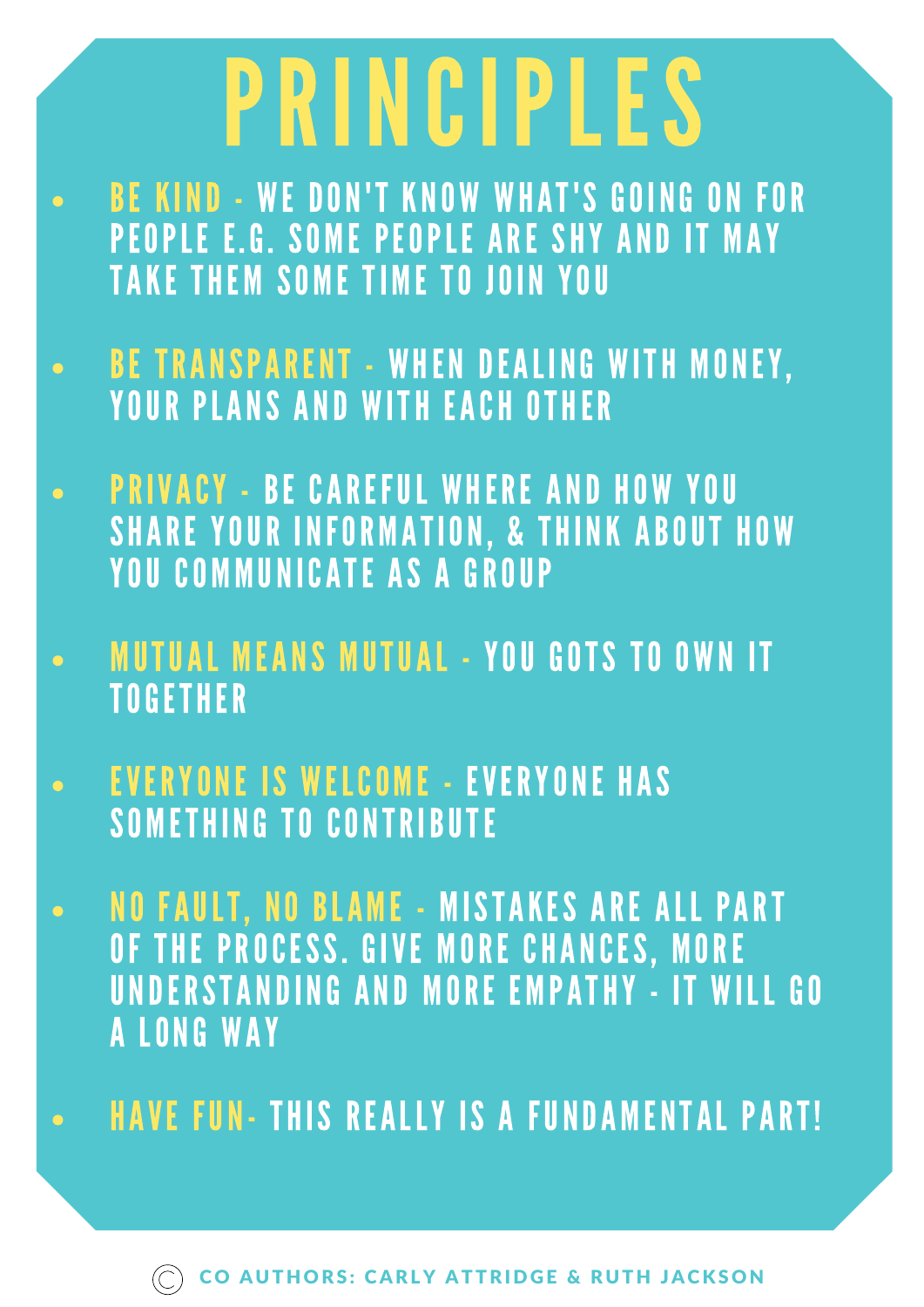YOU DON'T NEED TO CREATE ANOTHER SERVICE... KEEP IT REAL, AND HUMAN. JUST BE YOU-BECAUSE YOU'RE FABULOUS JUST AS YOU ARE.

#### AN EXAMPLE LETTER

Hello Neighbours,

If you're feeling a sense of uncertainty (we sure are in our house!) maybe we can replace it with a sense of community, starting with a WhatsApp group for our street.

If we can stay connected as things get disconnected, share support for elderly or isolated neighbours, from shopping to sharing a loo roll (or just some loo roll lolz!) it might help lift some of the anxiety.

And maybe can find something to look forward to too, like a street party for when it's all over, or loads of other good ideas people will have to help.

To join a group send a message to and I'll set one up, and as well as offers/requests for help, we can check in on those not WhatsApp.

Community is the ace card in a crisis, connection is the antidote to fear, let's be neighbours.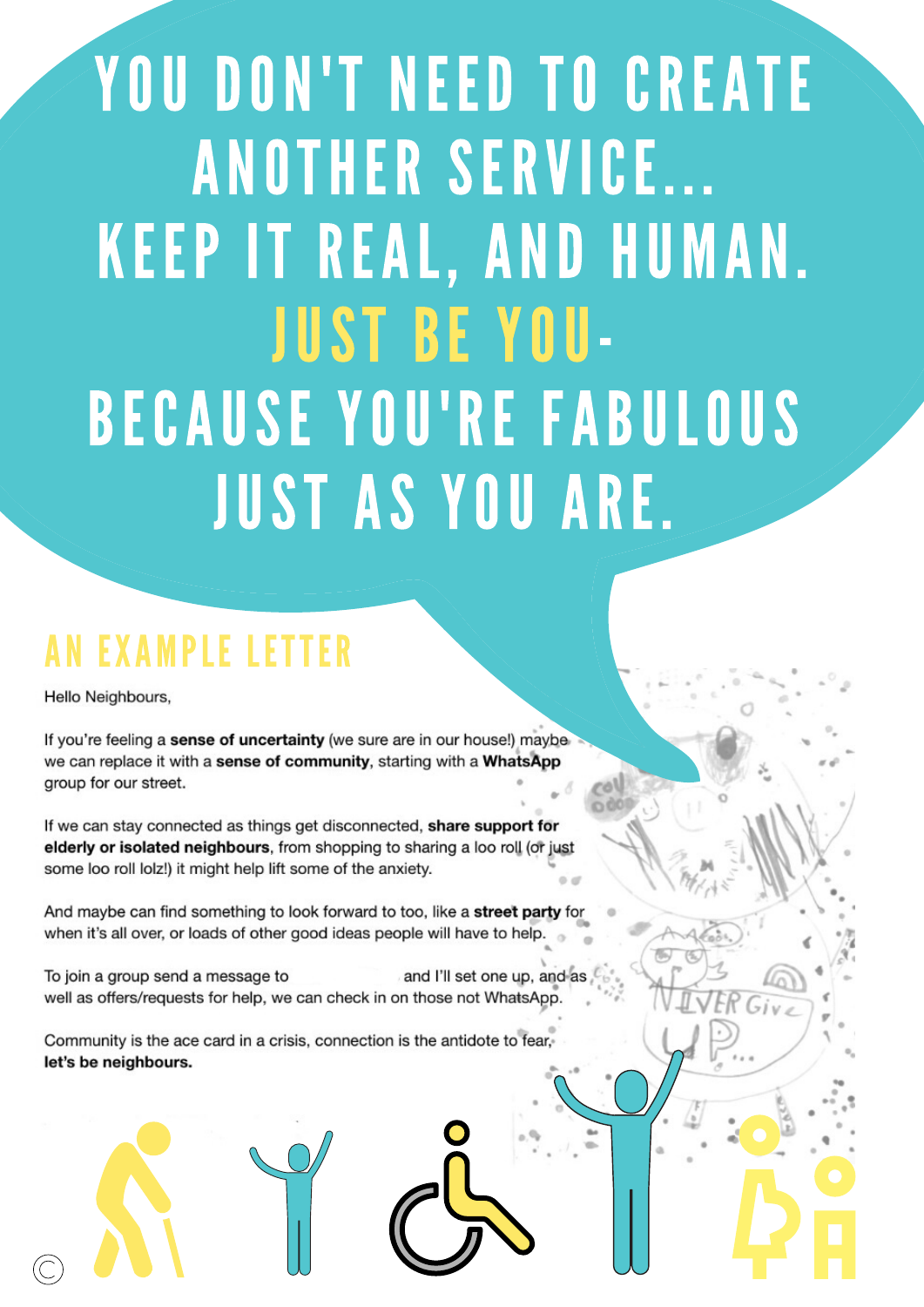

YOU MIGHT FIND YOU ARE HAVING SOME PROBLEMS. USE YOUR COLLECTIVE SKILLS, HONESTY AND KINDNESS TO TRY AND GET BACK ON THE MUTUAL TRACK. BUT IF IT IS TIME TO CALL IT A DAY, EITHER FOR YOUR INVOLVEMENT OR FOR THE GROUP... IF YOU ACT WITH KINDNESS AND **TRANSPARENCY** YOU SHOULD ALL BE ABLE TO CELEBRATE YOUR SUCCESSES, AND PART AS FRIENDS. GOOD LUCK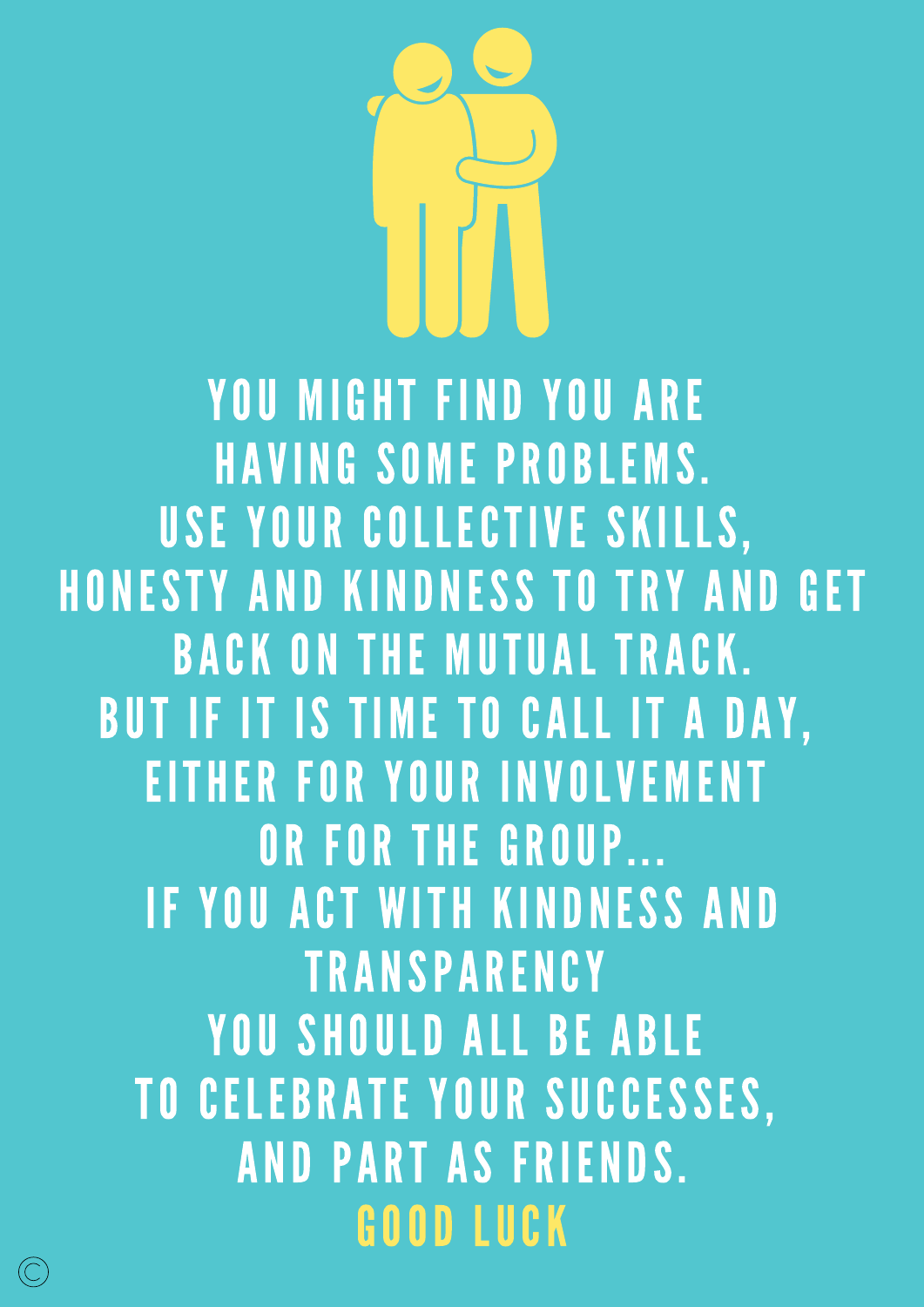# LIGHTS, CAMERA.... ACTION!

### NOW IT'S OVER TO YOU-GET STARTED IN YOUR COMMUNITY TODAY

FOR FURTHER INFORMATION:

DIGITAL TOOLS FOR MUTUAL AID GROUPS H T T P S : / / M E D I U M . C O M / D I G I T A L F U N D / C O M M U N I T I E S - E S S E N T I A L - G U I D E - T O - D I G I T A L - T O O L S - F O R - M U T U A L - A I D - G R O U P S - C 1 6 6 4 D 3 0 B 5 2 5

H T T P S : / / C O V I D M U T U A L A I D . O R G /

H T T P S : / / W W W . C O R G A N I S E R S . O R G . U K /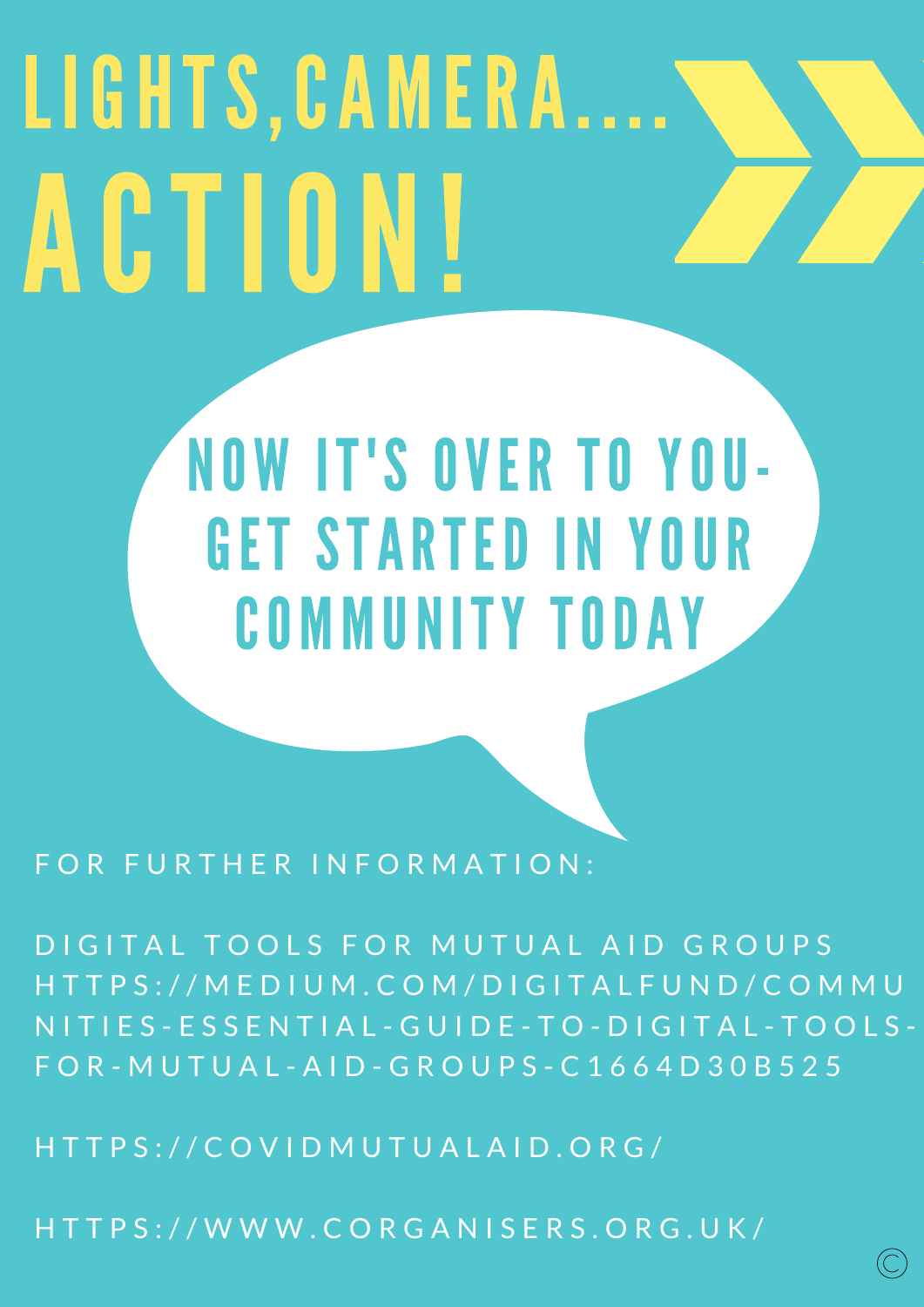

#### OUR MAIN GOAL IS:

#### THE STRENGTHS, AND TALENTS IN OUR GROUP ARE:

WE WILL COMMUNICATE THROUGH..



 $\mathbb{C}$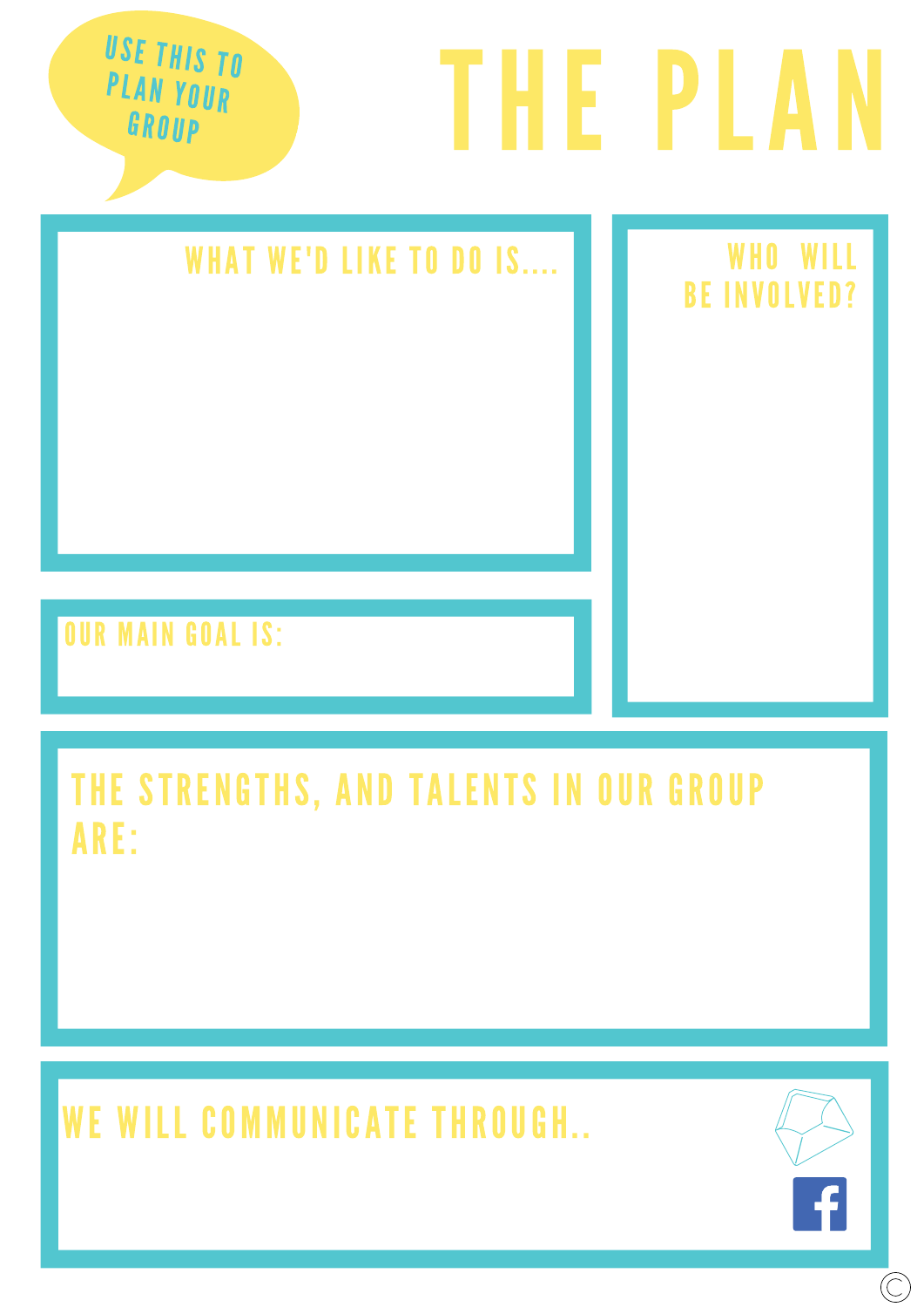USE THIS TO PLAN YOUR **GROUP** 

# THE PLAN

#### OUR CHALLENGES MIGHT BE. . .

#### NOTES

#### TASK LIST

- 1.
- 2. 3.
- 4.
- 5.
- 6.
- 7.
- 8.